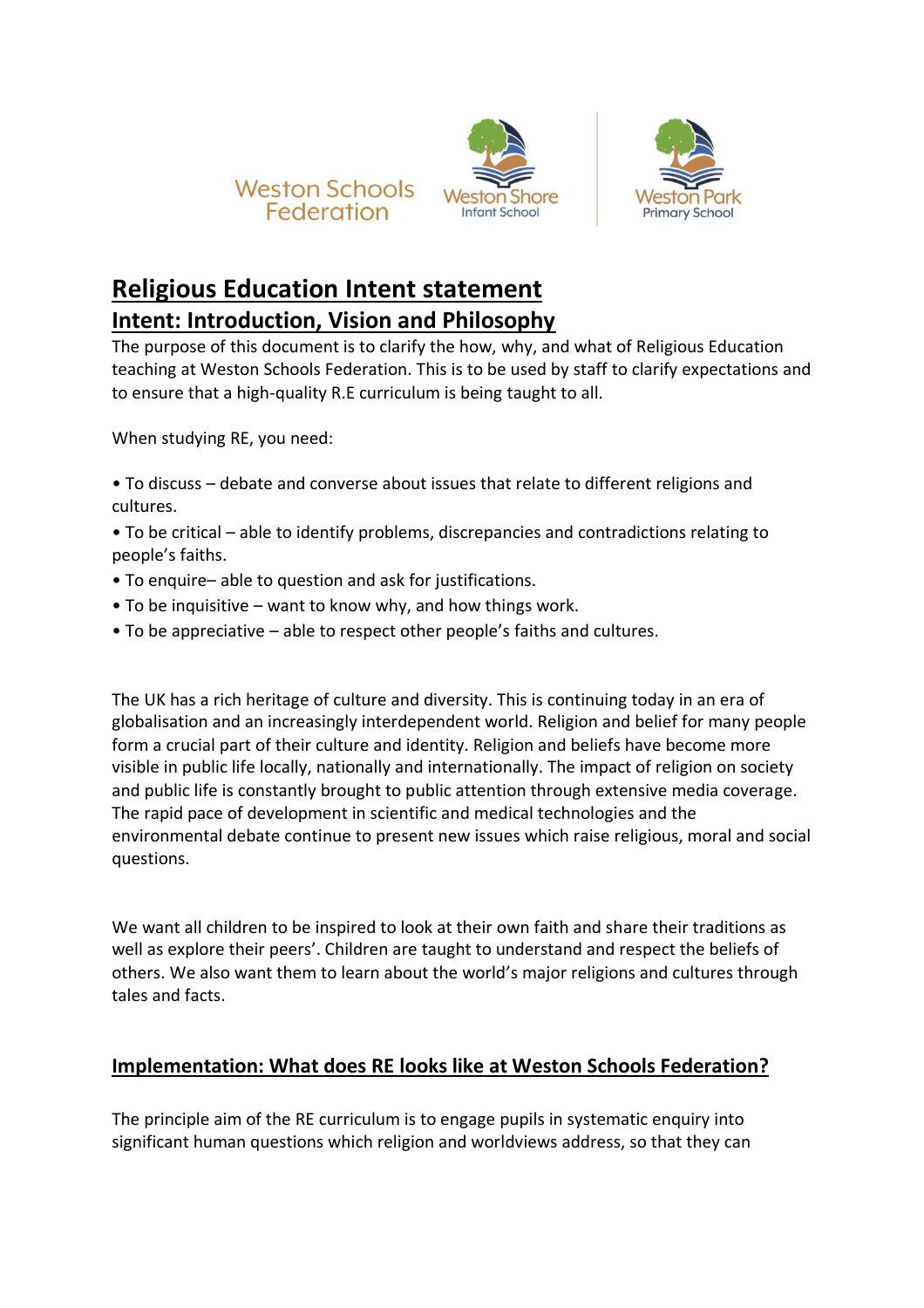develop the understanding and skills needed to appreciate and appraise varied responses to these questions, as well as develop responses of their own.

Our RE curriculum is underpinned by the National Curriculum Requirements and the Hampshire RE agreed syllabus, 'Living Difference III'. This is the legal document to be followed for the teaching of religious education in Hampshire, Portsmouth, Southampton and Isle of Wight schools. All programmes of study are fully covered. Our curriculum is organised around subjects and, where feasible, relevant and efficient, subjects are integrated to make meaningful connections, whilst maintaining the integrity of each subject discipline.

Our RE curriculum is enquiry lead following the process of Communicate, Apply, Enquire, Contextualise and Evaluate.



The process for a cycle of enquiry. Taken from 'Living difference III'

### **Early Years**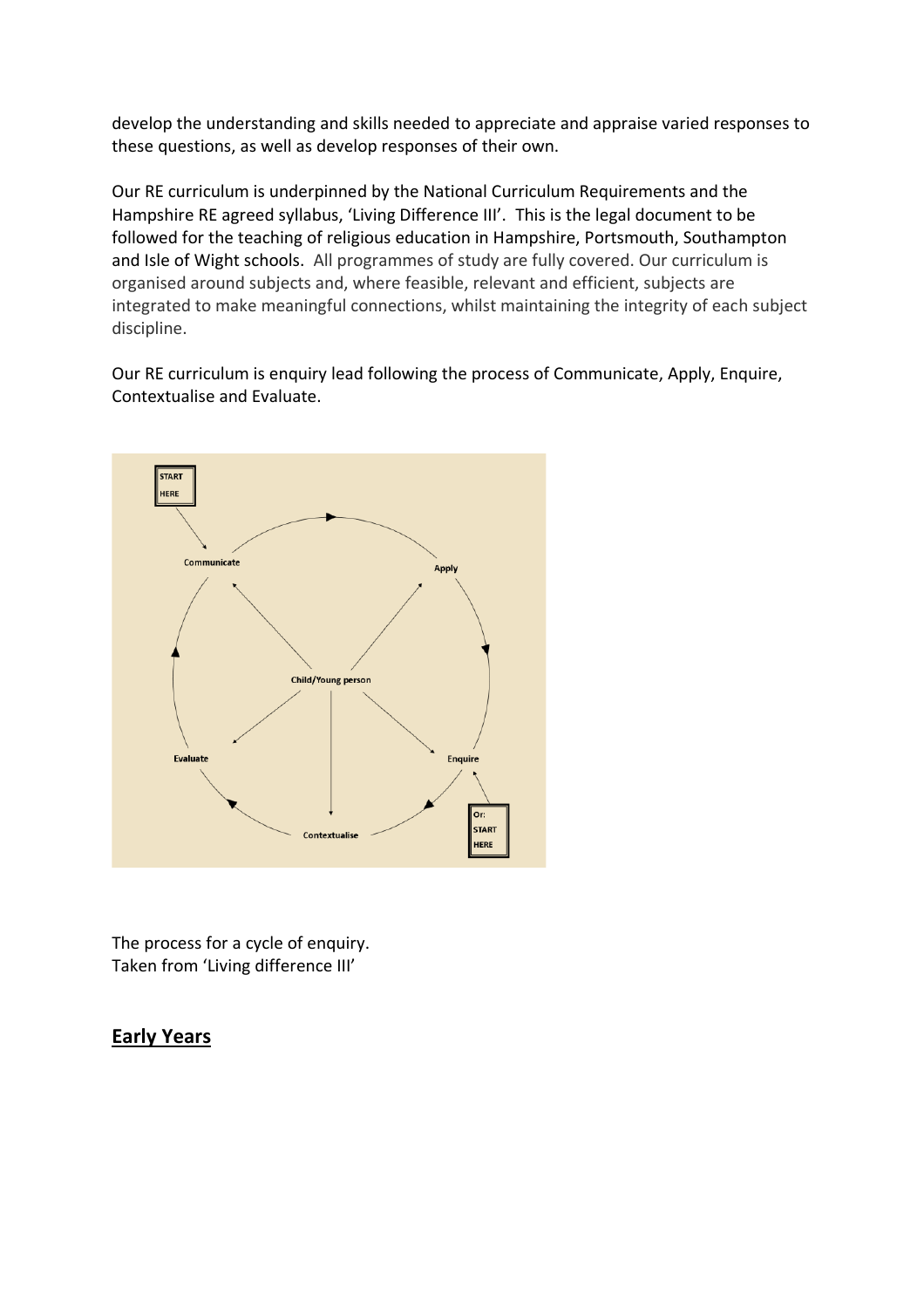#### EYFS WIDER CURRICULUM - SKILLS PROGRESSION

| AoL/Aspect                          |   | 30-50 months                                                                                                                                                 | 40-60 months                                              | <b>ELG</b>                                                                               | ELG exceeding                                                                                    | Year 1/KS1 |
|-------------------------------------|---|--------------------------------------------------------------------------------------------------------------------------------------------------------------|-----------------------------------------------------------|------------------------------------------------------------------------------------------|--------------------------------------------------------------------------------------------------|------------|
| Understanding<br>the World:         |   | Shows interest in the lives of<br>people who are familiar to<br>them.                                                                                        | Enjoys joining in with<br>family customs and<br>routines. | Children talk about past and<br>present events in their own<br>lives and in the lives of | Children know the difference<br>between past and present<br>events in their own lives and        |            |
| People and<br>Communities           |   | Remembers and talks about<br>significant events in their<br>own lives.                                                                                       |                                                           | family members.<br>They know that other<br>children don't always enjoy                   | some reasons why people's<br>lives were different in the past.<br>They know that other children. |            |
| Links to NC:<br>SMSC<br>PSHE        |   | Recognises and describes<br>special times or events for<br>family or friends.                                                                                |                                                           | the same things, and are<br>sensitive to this. They know<br>about similarities and       | have different likes and dislikes<br>and that they may be good at<br>different things. They      |            |
| ŘE<br>History                       | ٠ | Shows interest in different<br>occupations and ways of life.                                                                                                 |                                                           | differences between<br>themselves and others, and<br>among families,                     | understand that different<br>people have different beliefs.<br>attitudes, customs and            |            |
|                                     | ٠ | Knows some of the things<br>that make them unique, and<br>can talk about some of the<br>similarities and differences<br>in relation to friends or<br>family. |                                                           | communities and traditions.                                                              | traditions and whyit is<br>important to treat them with<br>respect.                              |            |
| <b>Richmond Company of Congress</b> |   | $+ -$                                                                                                                                                        | .                                                         | Which show to be a second to the                                                         | <b>Philadelphia Bona contractor of the Atlanta</b>                                               |            |

#### **What does RE looks like at Weston Schools Federation?**

Children in Key Stage 1 will continue to explore and reflect on their own way of life and feelings about this and also continue developing an understanding of religious and nonreligious ways of living. They should continue to be encouraged to ask questions and recognise that different people may respond in different ways to their questions. Children should be encouraged to explore and share their own experiences of the concepts studied. In this way they will begin to attend to other people's experiences of concepts found in religious and non-religious ways of life.

At this key stage the enquiry into what it means to live a religious and non-religious lie will be concerned with enquiring into concepts commons to all people (A concept), where children will engage within their own experience. These concepts are also evident in religious ways of life, for example happy, sad remembering and thanking. Towards the end of the key stage children should begin to explore concepts that are shared across many faith

 $(1)$